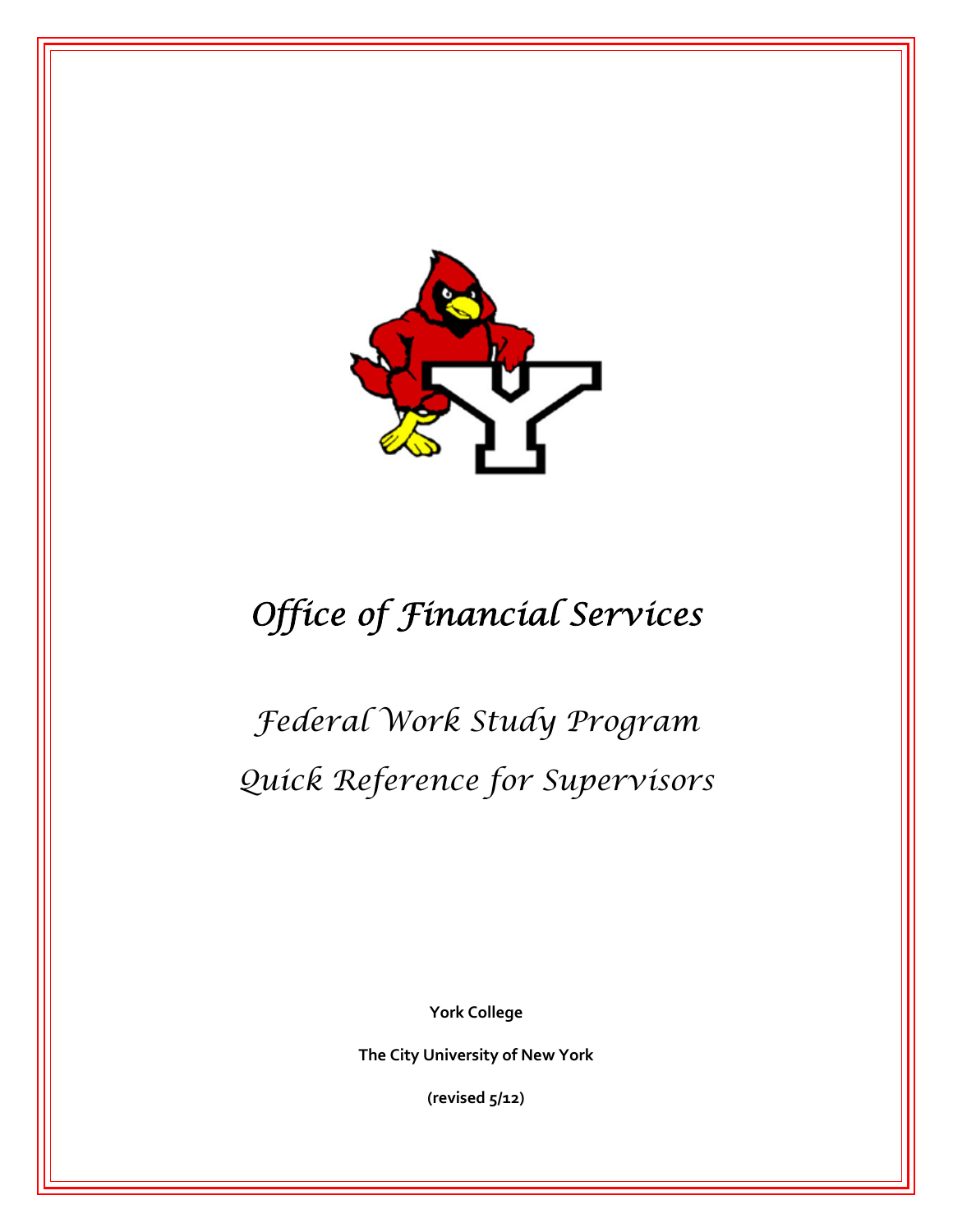# 1. **The 20 Hour Policy**

In order to allow student employees a proper balance of academics and work/life, it is the policy of York College that student employees work no more than 20 hours per week. **There are no exceptions**.

# 2. **Laws Regarding Fair Labor Practice**

New York State Law requires that all supervisors give students a thirty (30) minute break after they have worked five (5) consecutive hours in a day. These breaks are not paid. Each student who works more than five hours must indicate that a thirty (30) minute break was taken on their sign in sheet with the supervisor.

# 3. **Student Employment Labor Practices**

Student employees are expected to contact their direct supervisor to report tardiness or absence. Student employees are not paid for time not worked. Students do not receive paid vacation days, sick days, personal days, holidays, or benefits. If a student is not working during the scheduled time, they must indicate breaks in supervisor's sign in sheet. Students do not get paid for breaks or lunches. All time off should be discussed in advance and approved by the supervisor. For the purpose of State Unemployment Insurance student employment status is temporary, does not contain any provisions for fringe benefits, holiday pay, and is contingent upon available funds. Student employees do not qualify for unemployment insurance.

# 4. **Student Employee Salary**

The rate of pay for a student employee working on campus is \$8.00 per hour for freshmen and sophomores. Juniors and seniors will be paid \$8.50 per hour. Employees will be paid in accordance with Federal Work Study payroll calendar which is usually bi-weekly. Off -Campus employment rates are different from On-campus employees. The general range is from \$7.50 (or min. wage) - \$10.00 per hour and payment are made every two weeks.

#### 5. **Changes in Pay Rate**

Pay increases, other than mandated by minimum wage increases, must be implemented at the initial hiring each summer or fall semester.

# 6. **Timesheet Completion and Payroll Processing**

- A. Agency code and Location code—this information is on the contract. Please fill it in.
- B. Leave this area blank. I put my check items in this area.
- C. Pay Period From These dates must be a pay cycle. Check the FWS Payroll Calendar whenever submitting each timesheet.
- D. Dept, location, supervisor's name- Please fill this in so that any and all inquiries can be taken care of immediately.
- E. Pay Rate- information on the contract.
- F. Student's Name- Must be filled in.
- G. SS#- Please put the entire social security number.
- H. Total Hours worked Only put the Total hours for each day.
- I. Supervisor's Signature & Date Only either one of the two signers on the contract.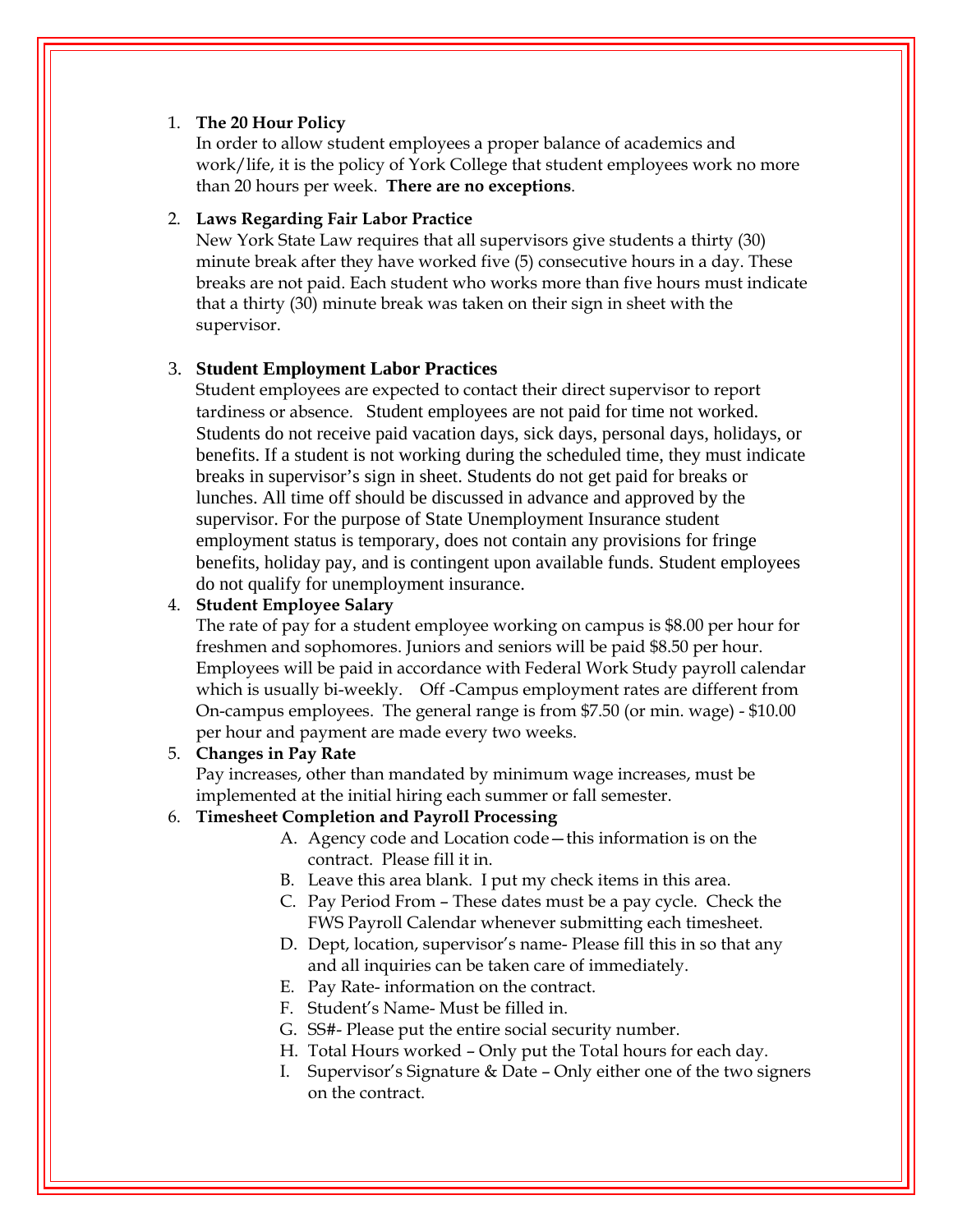|                             |     |     |     |      |      |       |      | Total |  |  |
|-----------------------------|-----|-----|-----|------|------|-------|------|-------|--|--|
| Date                        | Sat | Sun | Mon | Tues | Wed. | Thurs | Fri. | Hours |  |  |
|                             |     |     |     | 5    |      |       |      |       |  |  |
|                             |     |     | 5.3 | ◠    |      |       |      | 14.3  |  |  |
| <b>Total Hours this Pay</b> |     |     |     |      |      |       |      |       |  |  |
| Period                      |     |     |     |      |      |       |      |       |  |  |
|                             |     |     |     |      |      |       |      |       |  |  |

Timesheets must indicate the **Total hours worked each day** not a sign in and out log.<br>For example:

Please Note: FWS employees are hourly employees and when paying timesheets only 15 mins = .3; 30 mins = .5 and 45 = .8 is acceptable times. Please do not put 10 mins, 25 mins etc.

 [x5326/cmorrison@york.cuny.edu](mailto:x5326/cmorrison@york.cuny.edu) – ext. 5326. It is suggested that only the white 7. **Students cannot request timesheets.** Timesheets should only be requested by emailing or calling FWS coordinator, Cheryl Morrison copy of the timesheet be hand delivered in a sealed envelope to 1M08. The other two copies should be kept by the supervisor (yellow) and student (pink) for your records. ANY and ALL changes or corrections to the timesheet MUST BE initialed by the supervisor.

# a) **Recording Hours Worked**

Once a work assignment has been established, a student employee should begin to keep track of time they have remaining. Inquiries regarding remaining time will be directed to supervisors. They are responsible for insuring that students do not work more than their FWS award. Hours allotted on a contract must be monitored. Either a written notification and or phone call will be sent by coordinator when time is almost exhausted. CUNY Central will send emails after each pay cycle indicating remaining time.

# **8. Supervisor Responsibility**

The supervisor is responsible for approving timesheets by Timesheet Due date listed on FWS Payroll Calendar. It is the supervisor's responsibility to submit the timesheet to 1M08 to be paid on the assigned times. Any timesheet submitted after the due date is considered LATE. Student employees should be notified by their supervisor that they may not receive the expected paycheck due to lateness and inform the student when they may expect the check.

Equals to 5 hrs and 15 mins.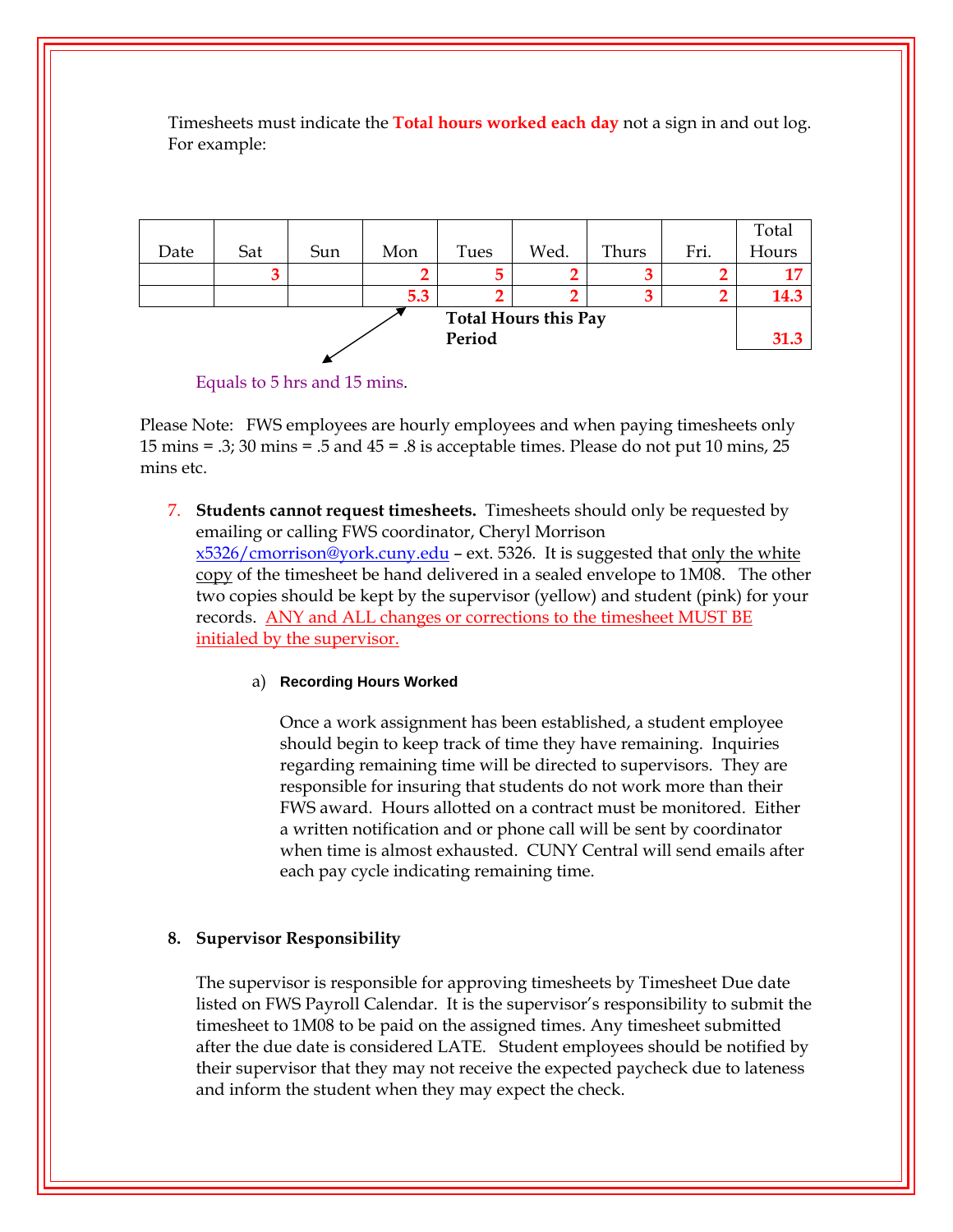|                                                                    |                                                                                                                                                                                                                                                                                                    |                                                                                                                                                       | BINDING TOGETHER INC. (212) 334-9400 |                                      | 9/04                                                            |      |                                                |                   |                                                |  |  |
|--------------------------------------------------------------------|----------------------------------------------------------------------------------------------------------------------------------------------------------------------------------------------------------------------------------------------------------------------------------------------------|-------------------------------------------------------------------------------------------------------------------------------------------------------|--------------------------------------|--------------------------------------|-----------------------------------------------------------------|------|------------------------------------------------|-------------------|------------------------------------------------|--|--|
| Please read instructions on the back before filling out this form. |                                                                                                                                                                                                                                                                                                    |                                                                                                                                                       |                                      |                                      | THE CITY UNIVERSITY OF NEW YORK<br>FEDERAL WORK-STUDY TIMESHEET |      |                                                | $Top - FAO$       | Middle - Supervisor<br><b>Bottom</b> - Student |  |  |
| <b>Agency Code:</b><br>ocation Code:                               |                                                                                                                                                                                                                                                                                                    |                                                                                                                                                       |                                      | Return<br>completed<br>timesheet to: |                                                                 |      | <b>(B)</b>                                     |                   |                                                |  |  |
| Pay Period<br>From                                                 |                                                                                                                                                                                                                                                                                                    | Agency Name/College Dept.                                                                                                                             |                                      |                                      |                                                                 |      |                                                | Pay Rate Per Hour |                                                |  |  |
|                                                                    |                                                                                                                                                                                                                                                                                                    | OD<br><b>Work Location</b>                                                                                                                            |                                      |                                      |                                                                 |      | Work Address (if different from work location) |                   |                                                |  |  |
|                                                                    |                                                                                                                                                                                                                                                                                                    |                                                                                                                                                       | Supervisor's Name (PLEASE PRINT)     |                                      |                                                                 |      | Work Telephone Number                          |                   |                                                |  |  |
| Student's Name:<br>(PLEASE PRINT)                                  | Last                                                                                                                                                                                                                                                                                               | <b>CFD</b>                                                                                                                                            |                                      | First                                | SS#:                                                            |      |                                                | (G)               |                                                |  |  |
|                                                                    |                                                                                                                                                                                                                                                                                                    |                                                                                                                                                       |                                      |                                      | <b>Total Hours Worked Per Day</b>                               |      |                                                |                   |                                                |  |  |
|                                                                    | Date                                                                                                                                                                                                                                                                                               | Sat.                                                                                                                                                  | Sun.                                 | Mon.                                 | Tues.                                                           | Wed. | Thurs.                                         | Fri.              | <b>Total Hours</b>                             |  |  |
| Week 1 begins on:                                                  |                                                                                                                                                                                                                                                                                                    |                                                                                                                                                       |                                      |                                      | (H)                                                             |      |                                                |                   |                                                |  |  |
| Week 2 begins on:                                                  |                                                                                                                                                                                                                                                                                                    |                                                                                                                                                       |                                      |                                      |                                                                 |      | <b>Total Hours Per Pay Period:</b>             |                   |                                                |  |  |
|                                                                    | (I)                                                                                                                                                                                                                                                                                                |                                                                                                                                                       |                                      |                                      |                                                                 |      |                                                |                   |                                                |  |  |
|                                                                    | Supervisor's Signature                                                                                                                                                                                                                                                                             |                                                                                                                                                       |                                      |                                      |                                                                 |      |                                                | Date              |                                                |  |  |
|                                                                    |                                                                                                                                                                                                                                                                                                    |                                                                                                                                                       |                                      |                                      | INSTRUCTIONS FOR COMPLETING TIMESHEET                           |      |                                                |                   |                                                |  |  |
|                                                                    |                                                                                                                                                                                                                                                                                                    |                                                                                                                                                       |                                      |                                      |                                                                 |      |                                                |                   |                                                |  |  |
| 1.                                                                 | Students can only be paid for hours actually worked. Federal and State Law prohibit any deviation from this regulation. An unpaid<br>work break is mandatory if the student works more than five consecutive hours; one half hour is the minimum break allowed.                                    |                                                                                                                                                       |                                      |                                      |                                                                 |      |                                                |                   |                                                |  |  |
| 2.                                                                 | All entries must be made in ink; all changes on the timesheet must be initialed by the supervisor.                                                                                                                                                                                                 |                                                                                                                                                       |                                      |                                      |                                                                 |      |                                                |                   |                                                |  |  |
| З.                                                                 | Certify the student's hours by signing your name in the space provided.                                                                                                                                                                                                                            |                                                                                                                                                       |                                      |                                      |                                                                 |      |                                                |                   |                                                |  |  |
| 4.                                                                 | A student may work up to an average of twenty hours a week during the academic year unless you are notified otherwise by the<br>Federal Work Study Coordinator. During certain periods, such as summer vacation, students may work full-time with permission of the<br>college and the supervisor. |                                                                                                                                                       |                                      |                                      |                                                                 |      |                                                |                   |                                                |  |  |
| 5.                                                                 | Supervisors are responsible for making sure the students do not earn more than their FWS awards.                                                                                                                                                                                                   |                                                                                                                                                       |                                      |                                      |                                                                 |      |                                                |                   |                                                |  |  |
|                                                                    | Timesheets are for a specific period in accordance with the Schedule of Payroll Periods. There is only one payroll period per sheet.<br>Do not split pay periods.                                                                                                                                  |                                                                                                                                                       |                                      |                                      |                                                                 |      |                                                |                   |                                                |  |  |
| 6.                                                                 | Total hours for the day must not include breaks, lunch or supper periods.                                                                                                                                                                                                                          |                                                                                                                                                       |                                      |                                      |                                                                 |      |                                                |                   |                                                |  |  |
| 7.                                                                 |                                                                                                                                                                                                                                                                                                    | If the pay rate changes during the payroll period, an additional timesheet is to be submitted starting with the beginning date of the new<br>payrate. |                                      |                                      |                                                                 |      |                                                |                   |                                                |  |  |
| 8.                                                                 |                                                                                                                                                                                                                                                                                                    |                                                                                                                                                       |                                      |                                      |                                                                 |      |                                                |                   |                                                |  |  |
| 9.                                                                 | Please ensure that you do not schedule a student to work during their scheduled classes.                                                                                                                                                                                                           |                                                                                                                                                       |                                      |                                      |                                                                 |      |                                                |                   |                                                |  |  |
| 10.                                                                | Completed time sheets must be malled or faxed. They may not be returned in person by the student.                                                                                                                                                                                                  |                                                                                                                                                       |                                      |                                      |                                                                 |      |                                                |                   |                                                |  |  |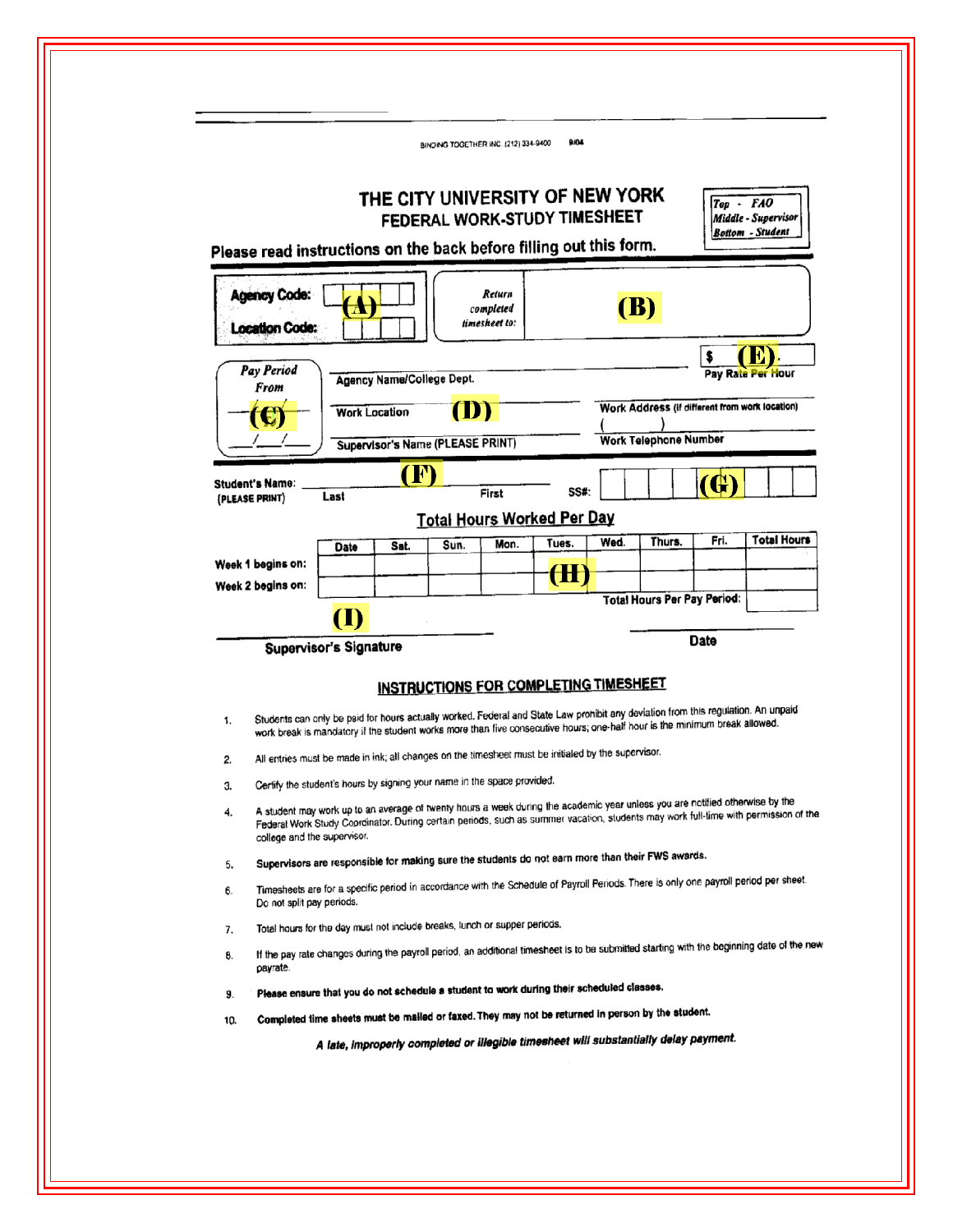#### **9. Job Transfer**

If a student employee wishes to transfer to another job location on campus, FWS coordinator must be notified by the previous department that the student is no longer working in that department. The reason for termination must be given in writing from BOTH student and supervisor. All outstanding timesheets must be paid before a new contract will be issued. Once the student secures a new position on campus, the hiring supervisor must complete a new contract to hire the student.

#### **10. Resignation**

If a student employee leaves his or her position for reasons not dictated by the supervisor, the supervisor should notify the FWS coordinator. The supervisor should send e-mail communication to Federal Work Study Coordinator to confirm that the student has resigned or otherwise left employment within the department. This communication should include the last date worked and the reason for leaving the position. This documentation will remain with the student's personnel file so that a work history/performance can be established.

#### **11. Depletion of Work-Study Funds**

If a student has earned the entire work-study award before the end of the school year, his/her work-study position ends and the student is removed from payroll. A supervisor may choose to rehire that student as a college-funded employee providing there are adequate funds in their department budget. In order to activate a non-work study position, the supervisor must contact someone in Human Resources.

#### **12. Remaining Work-Study Funds**

 **MUST submit proof of registration with the first break timecard.** Work study funds may be used during the academic year ONLY—Summer through Spring. These funds CAN also be used during the school breaks. **In order for a student to work during the school break, he/she MUST be registered for 6 or more credits in the SPRING Semester and the supervisor** 

#### 13. **Job Descriptions**

Supervisors must have job descriptions for jobs within their area. Students are neither paid according to knowledge nor major but grade level. Job descriptions can and should be updated in the Summer and then in the Fall/Spring by submitting a revised document to the FWS Coordinator.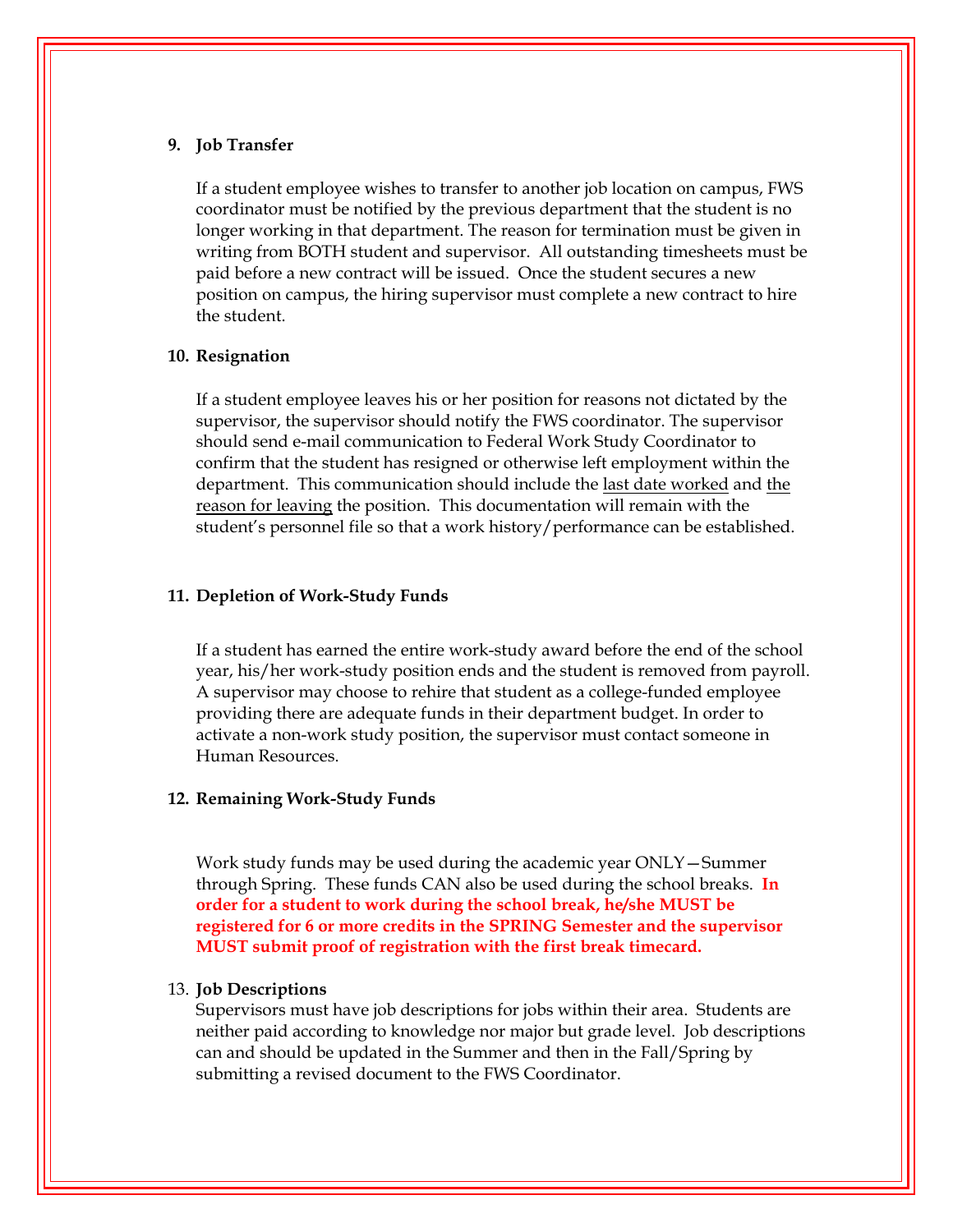#### 14. **Requesting Employment for the Summer, Fall/Spring**

During the beginning of the Summer and then again in the Fall semester, supervisors will receive by email a request for Student Employment. At this time, the supervisor may make any changes to the job description(s), request the number of work-study or college-funded students they need for the academic year, and return the form to the FWS Coordinator in AC-1M08.

# 15. **Requesting Additional Help**

If a department finds itself in need of additional or replacement student employees at any time during the year, the supervisor should contact the FWS Coordinator and arrange for the vacancy to be known. This procedure can be done year round.

*Please note: Advertisements for student employment NOT placed before each Student Orientation will significantly receive fewer applicants. Requests for help submitted late are difficult to fill.* 

#### 16. **Interview/Hiring Process**

It is expected that a supervisor interview all potential candidates. If you would like to hire a student, sign the contract (**2 supervisor signatures are required**) and have the student return to see me with the signed contract, completed I-9 and original IDs. You must receive and the written authorization summarizing eligibility to confirm that your student has submitted all documents and can start working.

#### **17. Supervisor's Responsibility**

It is the supervisor's role to ensure that the employment experience is educationally enhancing to the student. A Federal Work study position must provide a real world work experience, even when it is not directly related to a student's career goal. Student will have an opportunity to learn basic work ethics and skills essential to any work environment. Remember for some students this is his or her first work environment. It is important for the student to learn how an employee should perform in a work environment.

#### **18. All FWS Supervisors should know:**

- 1. Federal Work Study students CANNOT be supervised by another student.
- 2. FWS students cannot replace regular full time employees
- 3. FWS students cannot work without the supervisor being present. For example, a student cannot work evenings or weekends if the supervisor will not be there.
- 4. Request submitted for FWS students for your department is not a guarantee that you will have a student worker(s).